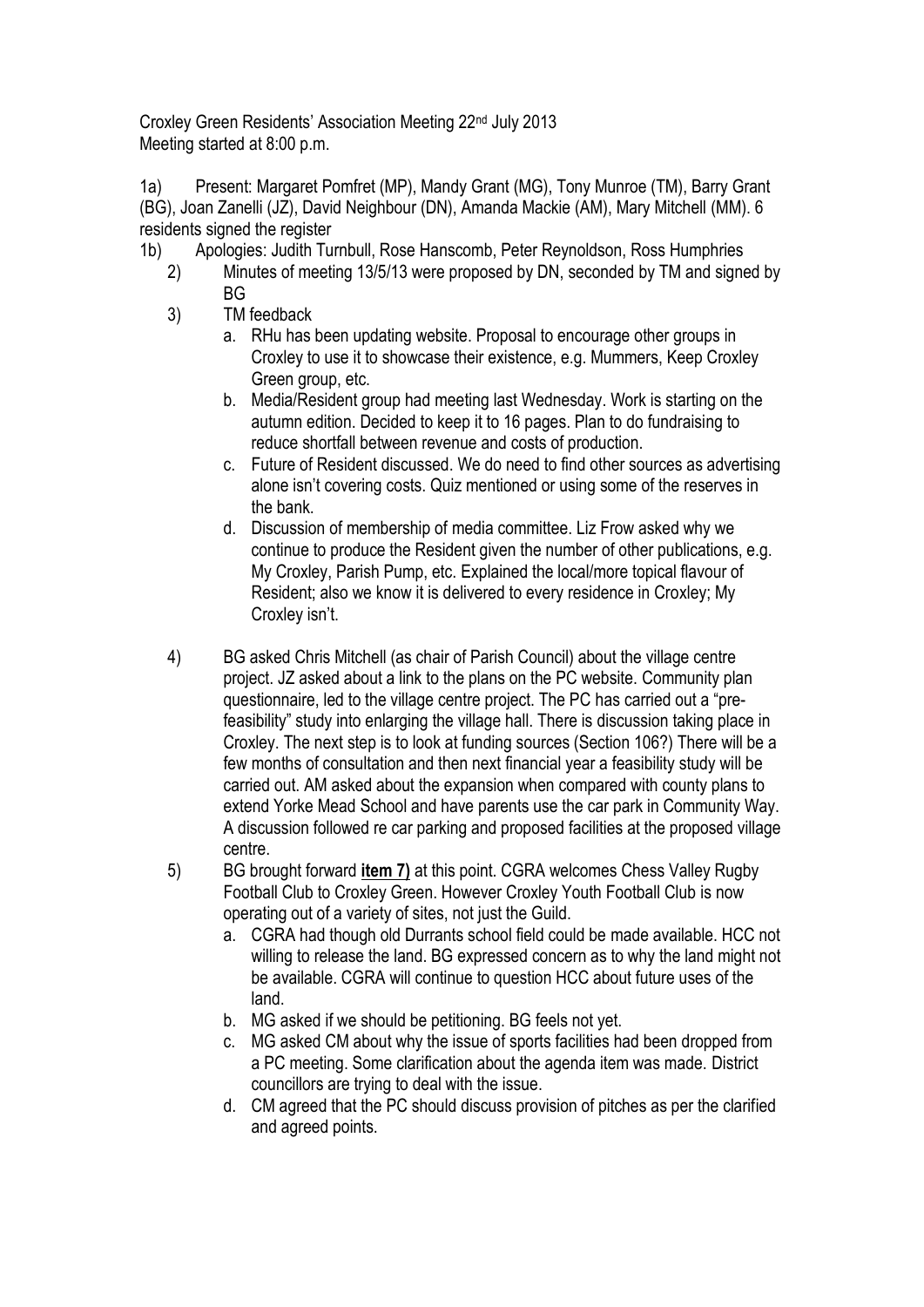- 5) BG asked people to note the date for the quiz, which will be held in the village hall. It is a fundraising event for the CGRA. MM asked about the flyers that both BG and JZ had emailed to the committee. Committee have been asked to email thoughts to BG ACTION ALL COMMITTEE MEMBERS
- 6) BG expanded on the fact that the history project is now web based, not a book as originally thought.
	- a. MP explained the reasoning behind the project; to gather into one place the vast number of information sources about Croxley.
	- b. Pupils at Rickmansworth School have recently been involved in local history work. RHa and MP were asked to support this.
	- c. BG recently invited into Harvey Road School to talk about the need for a secondary school in Croxley Green
	- d. MP reported back on the paper trail with which we have links due to Dickinson's Mill. MP is involved with the group and will be sharing resources for their book.
	- e. JZ motioned thanks to MP, TM and RHu for their work on this project to date
	- f. Chris Fagan asked if the group knew Brian Thomson and his work on local history. MP does.

Item 8) a. MP has been to a meeting and a committee has been setup

- b. Flyer has been produced and a copy is in the minutes folder.
- c. DN asked how people should get in touch. There is an email address on the flyer.
- d. MP reported back on the Hertfordshire Orchard Initiative with which she is also

involved

- 9) TM reported back on Road Safety committee meeting of 17/6/13
	- a. Speed signs not yet done on the Green
	- b. Merge in turn sign on Scots Hill not allowed
	- c. Speed calming junction Harvey Road/Woodland chase has been done
	- d. Discussion about redesigning the road layout of Lincoln Drive took place
	- e. Road Safety week will be 18-24<sup>th</sup> November 2013

f. Commuter parking in Community Way and congestion on Watford Road near the Red House and the station were discussed along with parking problems on New Road

10) a. Revels were good; an excellent turn out and a good number of local organisations were represented. DN asked about a marquee for next year to cover CGRA, KCGG, PC, RS.

b. BG and CM put out a plea for new committee members. **ACTION: EMAIL MAILING LIST** 

- c. Yorke Road School; developer will report at September's meeting
- d. Community Plan results are on PC website, paper version will go out later in year.
- e. No further updates from Reach learning regarding the new secondary school

f. Yorke Mead School: AM fed back decisions and feelings about the proposed expansion. Discussion followed and CGRA will keep an eye out for the planning application

g. All Saints Church clock: Chris Fagan gave a report (copy in minutes folder). Chimes will be reinstated with a timer mechanism to comply with the noise abatement notice. h. Kelly Keating reported back on Neighbourhood Watch issues

i. overall 20% drop in reported crime; 672 fewer crimes than last year.

ii. remember to close windows in hot weather if leaving house